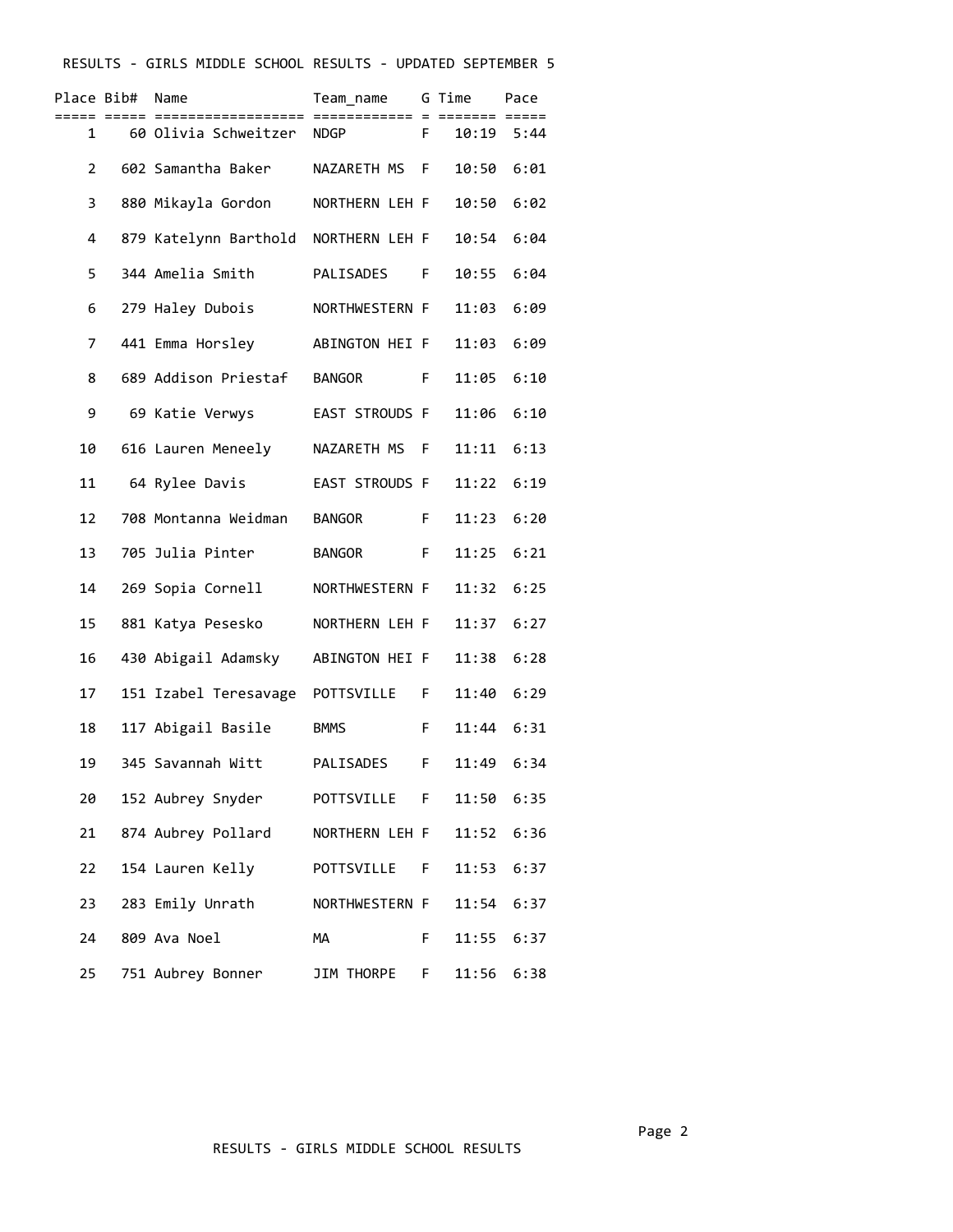| Place Bib# | := ==: | Name                                 | Team_name<br>:==== = = |    | G Time<br>====== == | Pace<br>==== |  |
|------------|--------|--------------------------------------|------------------------|----|---------------------|--------------|--|
| 26         |        | 136 Madison Eroh                     | POTTSVILLE F           |    | 12:01 6:41          |              |  |
| 27         |        | 138 Ava Lewis                        | POTTSVILLE             | F. | 12:01               | 6:41         |  |
| 28         |        | 62 Katharine Amundsen EAST STROUDS F |                        |    | 12:04               | 6:42         |  |
| 29         |        | 61 Jamisyn Aillet                    | EAST STROUDS F         |    | 12:06               | 6:44         |  |
| 30         |        | 274 Devon Heinly                     | NORTHWESTERN F         |    | 12:11               | 6:46         |  |
| 31         |        | 210 Cora Wentz                       | PALMERTON F            |    | 12:11               | 6:46         |  |
| 32         |        | 876 Emma Smith                       | NORTHERN LEH F         |    | 12:14               | 6:48         |  |
| 33         |        | 195 Cecelia Phyfer                   | PALMERTON              | F. | 12:18               | 6:50         |  |
| 34         |        | 31 Louise Miller                     | PEN ARGYL              | F  | 12:19               | 6:51         |  |
| 35         |        | 118 Ava Disante                      | <b>BMMS</b>            | F  | 12:22               | 6:52         |  |
| 36         |        | 703 Sarah Hartzell                   | BANGOR                 | F  | 12:28               | 6:56         |  |
| 37         |        | 595 Reese Lutri                      | NAZARETH MS            | F  | 12:28               | 6:56         |  |
| 38         |        | 697 Delaney Fox                      | <b>BANGOR</b>          | F. | 12:29               | 6:56         |  |
| 39         |        | 275 Kellcey Pedron                   | NORTHWESTERN F         |    | 12:29               | 6:57         |  |
| 40         |        | 156 Niylena Wyroski                  | POTTSVILLE F           |    | 12:34               | 6:59         |  |
| 41         |        | 261 Rhianna Eppler                   | NITSCHMANN M F         |    | 12:37               | 7:01         |  |
| 42         |        | 146 Julie Szeliga                    | POTTSVILLE             | F. | 12:38               | 7:01         |  |
| 43         |        | 696 Kira Talada                      | <b>BANGOR</b>          | F. | 12:39               | 7:02         |  |
| 44         |        | 265 Emily Orrico                     | NITSCHMANN M F         |    | 12:40               | 7:02         |  |
| 45         |        | 445 Sunserray Lynch                  | ABINGTON HEI F         |    | 12:41               | 7:03         |  |
| 46         |        | 877 Jayden Fischer                   | NORTHERN LEH F         |    | 12:41               | 7:03         |  |
| 47         |        | 282 Ava Staub                        | NORTHWESTERN F         |    | 12:42               | 7:03         |  |
| 48         |        | 435 Kristen Chun                     | ABINGTON HEI F         |    | 12:43               | 7:04         |  |
| 49         |        | 878 Dekota Barthold                  | NORTHERN LEH F         |    | 12:44               | 7:05         |  |
| 50         |        | 153 Hadley Snyder                    | POTTSVILLE             | F. | 12:51               | 7:09         |  |

## RESULTS - GIRLS MIDDLE SCHOOL RESULTS

| Place Bib# Name |                      | Team name                 | G Time  | Pace |
|-----------------|----------------------|---------------------------|---------|------|
| ___             | ----------------     | __________                | _______ |      |
|                 | 280 Gwendolyn George | NORTHWESTERN F 12:56 7:11 |         |      |

Page 3 and 2012 and 2012 and 2012 and 2012 and 2012 and 2012 and 2012 and 2012 and 2012 and 2012 and 2012 and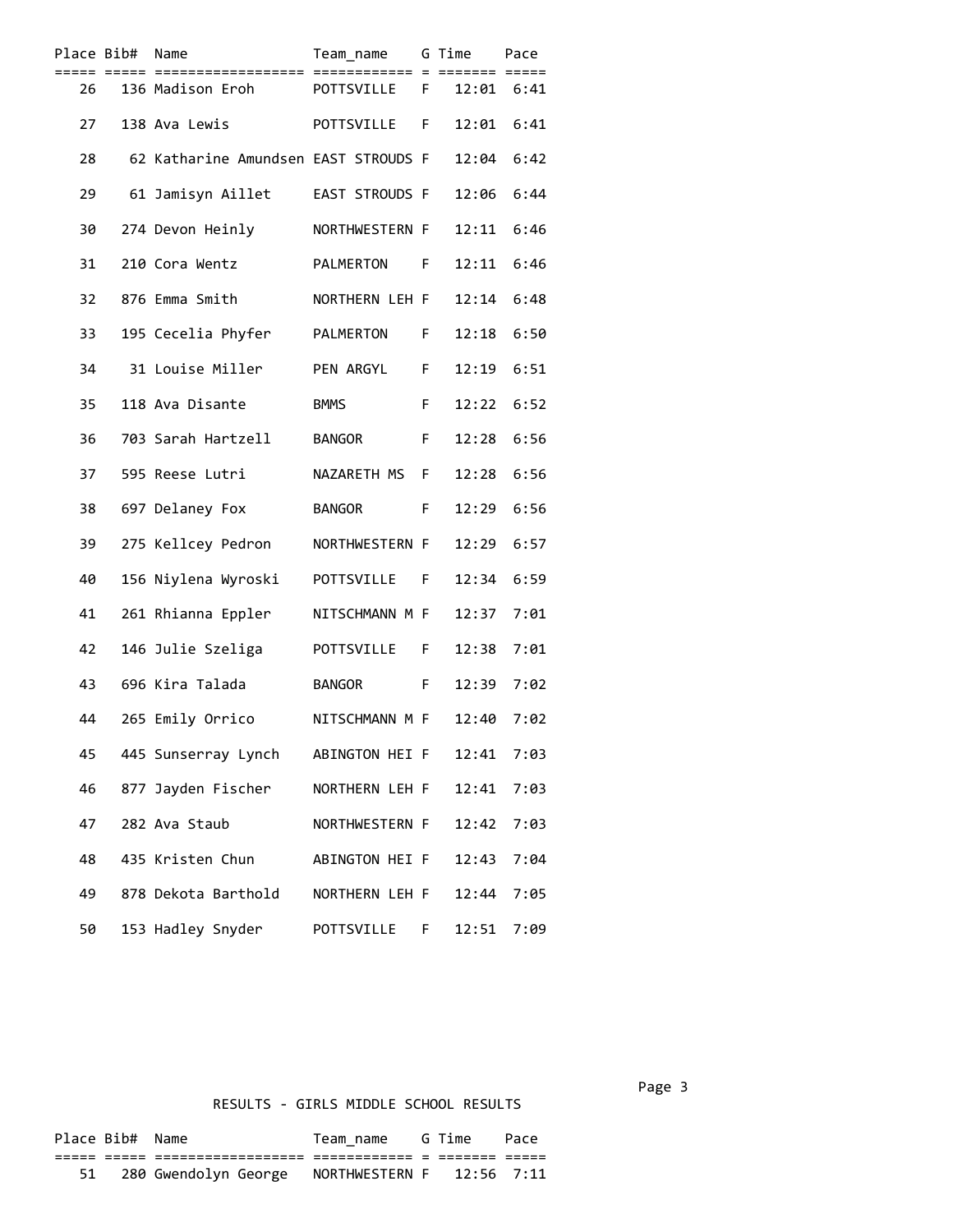| 52 | 437 Annabelle Dennis  | ABINGTON HEI F |    | 12:58 | 7:12 |
|----|-----------------------|----------------|----|-------|------|
| 53 | 209 Nataly Walters    | PALMERTON      | F  | 13:01 | 7:14 |
| 54 | 281 Faith Hottinger   | NORTHWESTERN F |    | 13:01 | 7:14 |
| 55 | 185 Kamryn Fenon      | PALMERTON      | F  | 13:02 | 7:15 |
| 56 | 194 Ilana Mujevic     | PALMERTON      | F  | 13:02 | 7:15 |
| 57 | 606 Genevieve Burke   | NAZARETH MS    | F  | 13:04 | 7:16 |
| 58 | 599 Renee Wells       | NAZARETH MS    | F  | 13:06 | 7:17 |
| 59 | 596 Caroline Meneely  | NAZARETH MS F  |    | 13:06 | 7:17 |
| 60 | 202 Emma Snyder       | PALMERTON      | F  | 13:10 | 7:19 |
| 61 | 612 Abigail Blackman  | NAZARETH MS    | F  | 13:11 | 7:20 |
| 62 | 449 Reese Morgan      | ABINGTON HEI F |    | 13:14 | 7:21 |
| 63 | 342 Brooke Brzezicki  | PALISADES      | F. | 13:14 | 7:22 |
| 64 | 875 Cadence Whalen    | NORTHERN LEH F |    | 13:20 | 7:24 |
| 65 | 268 Grace Bilowith    | NORTHWESTERN F |    | 13:23 | 7:26 |
| 66 | 29 Julia Antonioli    | PEN ARGYL      | F. | 13:25 | 7:28 |
| 67 | 686 Hannah Ratzman    | <b>BANGOR</b>  | F. | 13:27 | 7:28 |
| 68 | 694 Avery Nelson      | <b>BANGOR</b>  | F  | 13:28 | 7:29 |
| 69 | 270 Olivia Costa      | NORTHWESTERN F |    | 13:28 | 7:29 |
| 70 | 186 Riley Gerhard     | PALMERTON      | F. | 13:31 | 7:31 |
| 71 | 443 Maya Lear         | ABINGTON HEI F |    | 13:38 | 7:34 |
| 72 | 607 Sophie Cole       | NAZARETH MS F  |    | 13:38 | 7:35 |
| 73 | 260 Natalie Brezinsky | NITSCHMANN M F |    | 13:39 | 7:35 |
| 74 | 137 Brenna McGowan    | POTTSVILLE     | F  | 13:46 | 7:39 |
| 75 | 140 Penelope Davis    | POTTSVILLE     | F  | 13:52 | 7:42 |

Page 4 and the state of the state of the state of the state of the state of the state of the state of the state of the state of the state of the state of the state of the state of the state of the state of the state of the

## RESULTS - GIRLS MIDDLE SCHOOL RESULTS

|    | Place Bib# Name |                        | Team name   G Time        |  | Pace |  |
|----|-----------------|------------------------|---------------------------|--|------|--|
|    |                 |                        |                           |  |      |  |
|    |                 | 76 143 Kennice Goodman | POTTSVILLE F 13:53 7:43   |  |      |  |
| 77 |                 | 263 Rachel Lin         | NTTSCHMANN M F 13:58 7:45 |  |      |  |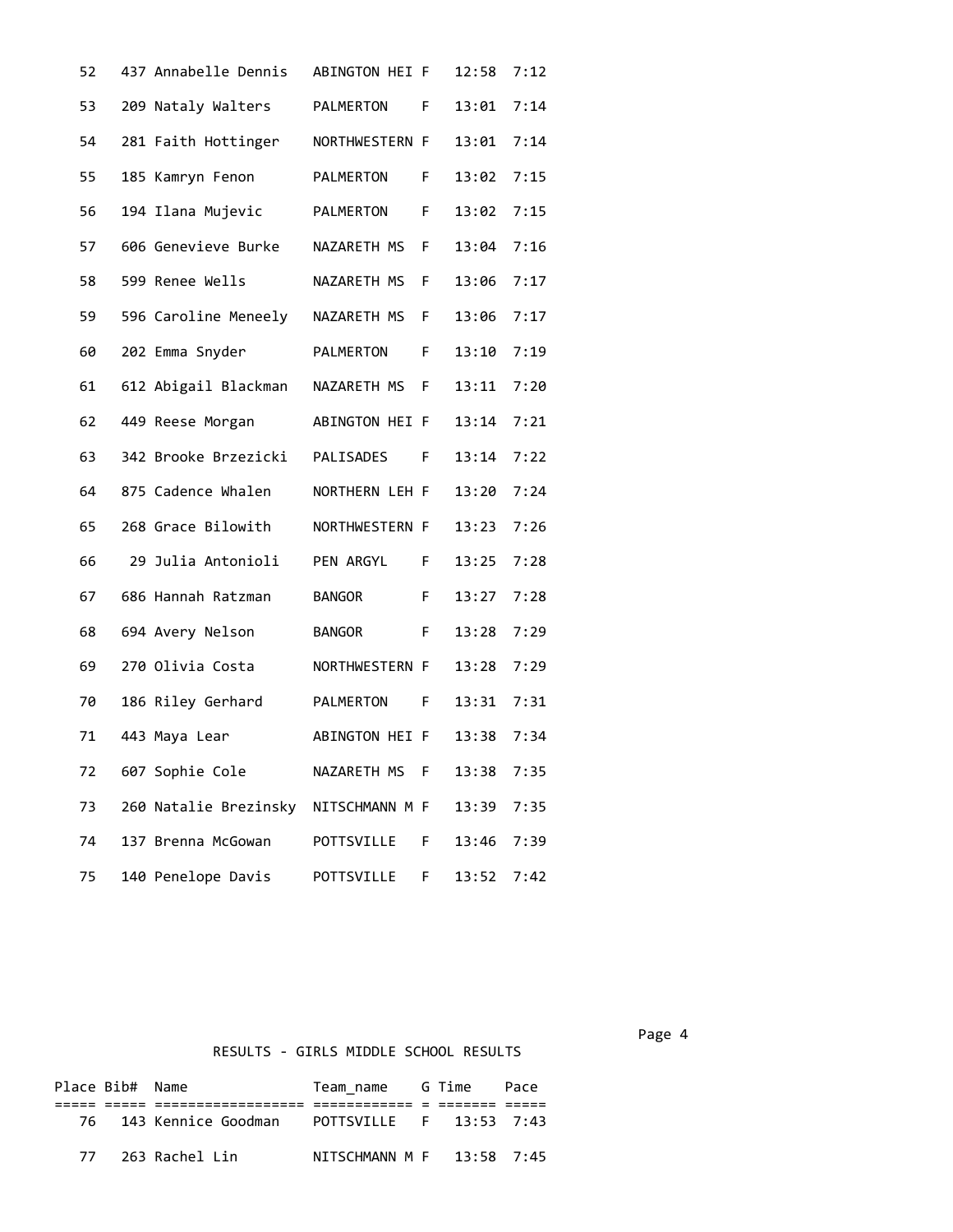| 78  | 149 Allegra Hossler                   | POTTSVILLE     | F. | 14:01 | 7:47 |
|-----|---------------------------------------|----------------|----|-------|------|
| 79  | 601 Bethany Vanover                   | NAZARETH MS    | F  | 14:04 | 7:49 |
| 80  | 757 Leah Wasco                        | JIM THORPE F   |    | 14:05 | 7:49 |
| 81  | 277 Sophia Penny                      | NORTHWESTERN F |    | 14:18 | 7:57 |
| 82  | 444 Maeve Ludka                       | ABINGTON HEI F |    | 14:30 | 8:04 |
| 83  | 440 Jane Evans                        | ABINGTON HEI F |    | 14:36 | 8:07 |
| 84  | 142 Samarra Reedy                     | POTTSVILLE     | F. | 14:38 | 8:08 |
| 85  | 447 Veronica Matthies ABINGTON HEI F  |                |    | 14:40 | 8:09 |
| 86  | 693 Marissa Siu                       | BANGOR         | F. | 14:42 | 8:10 |
| 87  | 446 Sarah Marion                      | ABINGTON HEI F |    | 14:46 | 8:12 |
| 88  | 452 Siya Patel                        | ABINGTON HEI F |    | 14:52 | 8:16 |
| 89  | 148 Peyton Butz                       | POTTSVILLE F   |    | 14:58 | 8:19 |
| 90  | 262 Katelyn Mast                      | NITSCHMANN M F |    | 14:59 | 8:19 |
| 91  | 179 Ashlynn Anthony PALMERTON         |                | F. | 15:02 | 8:21 |
| 92  | 196 Madison Potoczak PALMERTON F      |                |    | 15:03 | 8:22 |
| 93  | 266 Marley Hartnett-Co NITSCHMANN M F |                |    | 15:06 | 8:23 |
| 94  | 200 Gretchen Shaible  PALMERTON       |                | F. | 15:08 | 8:25 |
| 95  | 346 Delia Pavlinski                   | PALISADES F    |    | 15:11 | 8:26 |
| 96  | 259 Ella Minotti                      | NITSCHMANN M F |    | 15:17 | 8:30 |
| 97  | 272 Katie Gruen                       | NORTHWESTERN F |    | 15:23 | 8:33 |
| 98  | 67 Lucia Sadura                       | EAST STROUDS F |    | 15:27 | 8:35 |
| 99  | 147 Alana Bachman                     | POTTSVILLE     | F. | 15:33 | 8:38 |
| 100 | 33 Riley Wolf                         | PEN ARGYL      | F  | 15:35 | 8:40 |

RESULTS - GIRLS MIDDLE SCHOOL RESULTS

|      | Place Bib# Name |                         | Team name G Time          |  | Pace |
|------|-----------------|-------------------------|---------------------------|--|------|
|      |                 | 101 141 Abigail Garrity | POTTSVILLE F 15:35 8:40   |  |      |
| 102  |                 | 65 Madison Karkut       | EAST STROUDS F 15:38 8:41 |  |      |
| 103. |                 | 706 Ava Renner          | BANGOR F 15:42 8:44       |  |      |
| 104  |                 | 433 Siena Bossi         | ABINGTON HEI F 15:49 8:47 |  |      |

Page 5 and 2012 and 2012 and 2012 and 2012 and 2012 and 2012 and 2012 and 2012 and 2012 and 2012 and 2012 and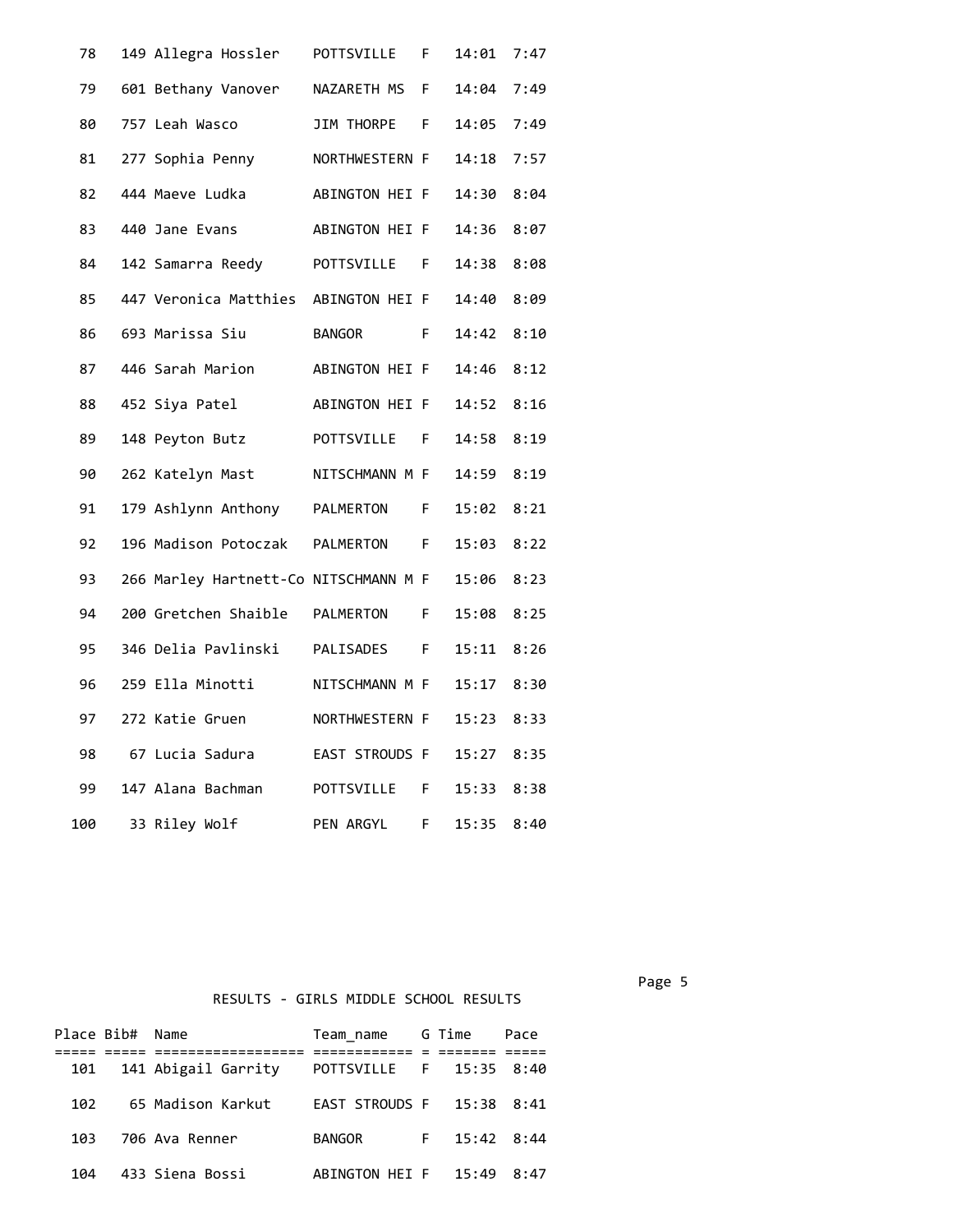| 105 | 82 Wendy Smith                    | LEHMAN INTER F |    | 15:50      | 8:48 |
|-----|-----------------------------------|----------------|----|------------|------|
| 106 | 756 Hailey Wallace                | JIM THORPE     | F. | 15:52      | 8:49 |
| 107 | 30 Alexandra Marshall PEN ARGYL F |                |    | 15:54      | 8:50 |
| 108 | 701 Krista Bartholomew BANGOR     | $\overline{F}$ |    | 15:54      | 8:50 |
| 109 | 609 Kayleigh Kline NAZARETH MS F  |                |    | 15:57 8:52 |      |
| 110 | 434 Ella Brown                    | ABINGTON HEI F |    | 15:58      | 8:53 |
| 111 | 208 Erica Tworkowsky PALMERTON    |                | F  | 16:15      | 9:02 |
| 112 | 450 Halle Morris                  | ABINGTON HEI F |    | 16:16      | 9:02 |
| 113 | 83 Giselle Cassidy LEHMAN INTER F |                |    | 16:23      | 9:06 |
| 114 | 267 Milani Lockhart               | NITSCHMANN M F |    | 16:26      | 9:08 |
| 115 | 598 Isabella Novak                | NAZARETH MS F  |    | 16:27      | 9:09 |
| 116 | 804 Tessa Francis                 | MA             | F. | 16:27      | 9:09 |
| 117 | 698 Shauna Kerrigan               | BANGOR         | E  | 16:29      | 9:10 |
| 118 | 278 Emily Chukoskie               | NORTHWESTERN F |    | 16:32      | 9:12 |
| 119 | 709 Addison Karasek               | <b>BANGOR</b>  | F. | 16:33      | 9:12 |
| 120 | 608 Paige Jenkin                  | NAZARETH MS F  |    | 16:35      | 9:13 |
| 121 | 432 Julia Barrett                 | ABINGTON HEI F |    | 16:35      | 9:13 |
| 122 | 206 Caylee Strohl                 | PALMERTON F    |    | 16:37      | 9:14 |
| 123 | 707 Chloe Proko                   | <b>BANGOR</b>  | F. | 16:38      | 9:15 |
| 124 | 685 Haley Emerling                | BANGOR         | F  | 16:39      | 9:15 |
| 125 | 144 Trinity Mendoflik             | POTTSVILLE     | F. | 16:45      | 9:18 |

RESULTS - GIRLS MIDDLE SCHOOL RESULTS

|     | Place Bib# Name |                     | Team name G Time    |             | Pace |  |
|-----|-----------------|---------------------|---------------------|-------------|------|--|
|     |                 |                     |                     |             |      |  |
| 126 |                 | 145 Shaina Schmitt  | POTTSVILLE          | F 16:47     | 9:20 |  |
| 127 |                 | 605 Emma Fritz      | NAZARETH MS F 16:50 |             | 9:21 |  |
| 128 |                 | 32 Callia Wilgus    | PEN ARGYL           | $F = 16:56$ | 9:25 |  |
| 129 |                 | 276 Jane Pennabaker | NORTHWESTERN F      | 17:02       | 9:28 |  |
| 130 |                 | 752 Haylee Fischi   | JIM THORPE          | F 17:13     | 9:34 |  |

Page 6 and the contract of the contract of the contract of the contract of the contract of the contract of the